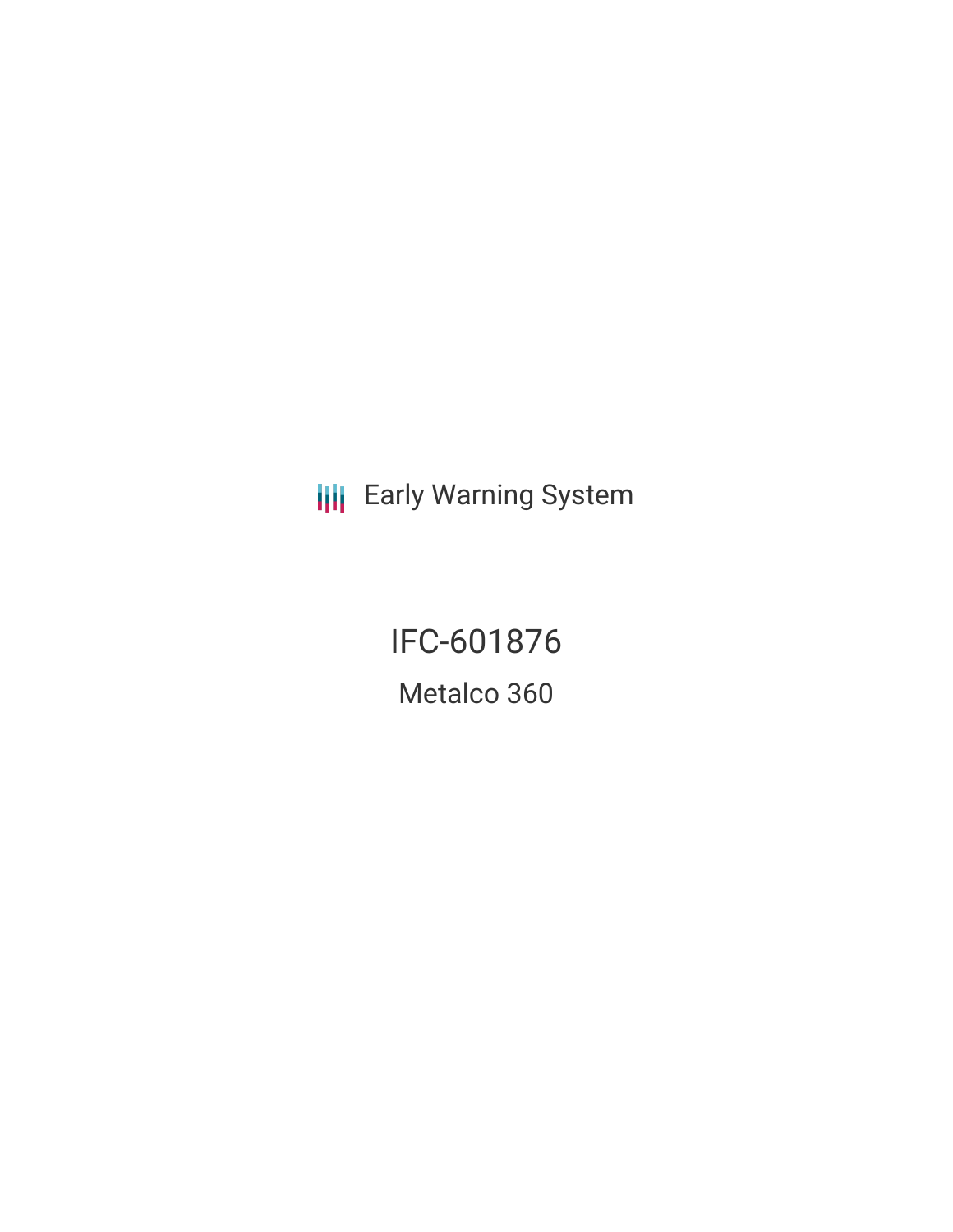

# **Quick Facts**

| <b>Countries</b>              | Zambia                                  |
|-------------------------------|-----------------------------------------|
| <b>Financial Institutions</b> | International Finance Corporation (IFC) |
| <b>Status</b>                 | Active                                  |
| <b>Bank Risk Rating</b>       | U                                       |
| <b>Voting Date</b>            | 2016-11-02                              |
| <b>Borrower</b>               | Metalco Industries Company Ltd          |
| <b>Sectors</b>                | Industry and Trade                      |
| <b>Investment Type(s)</b>     | <b>Advisory Services</b>                |
| <b>Project Cost (USD)</b>     | $$0.13$ million                         |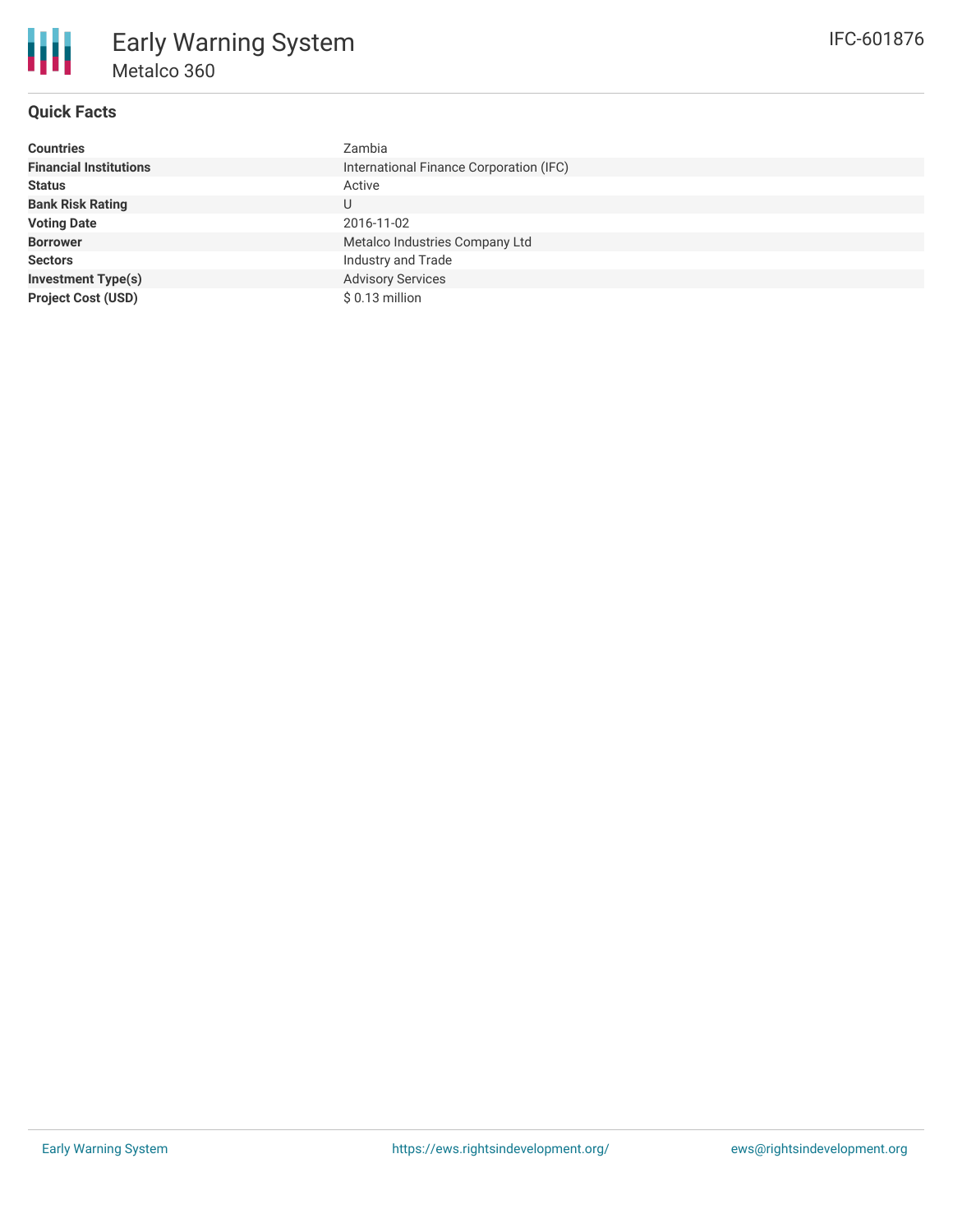

# **Project Description**

The overall goal of this project is to support Metalco Industries Company Ltd, copper cable and rod manufacturer in Zambia, to develop its manufacturing operations to world-class standards. IFC will support the client in setting up the Metalco 2020 development program and provide in-depth advise in quality assurance and controls and operational efficiency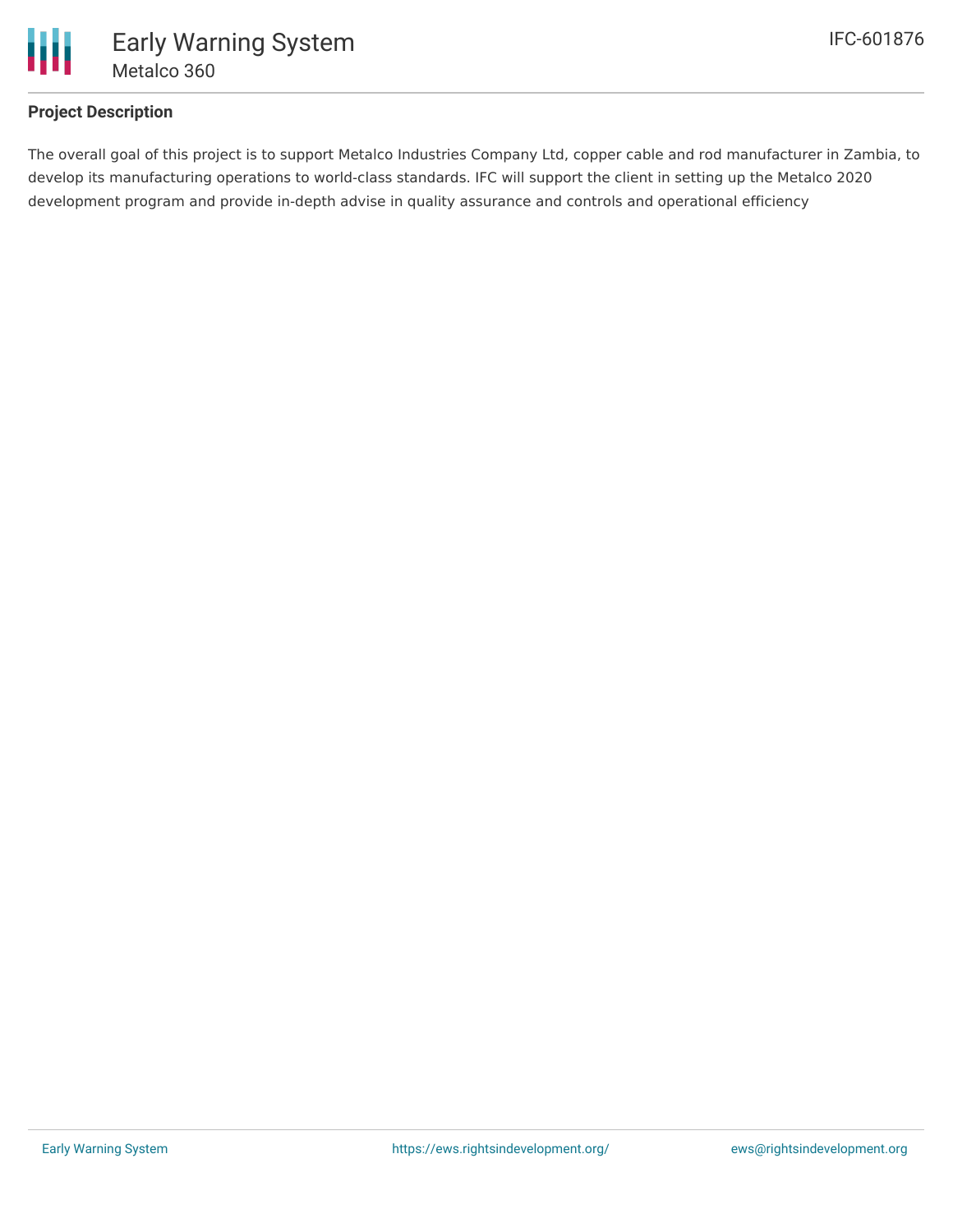## **Investment Description**

• International Finance Corporation (IFC)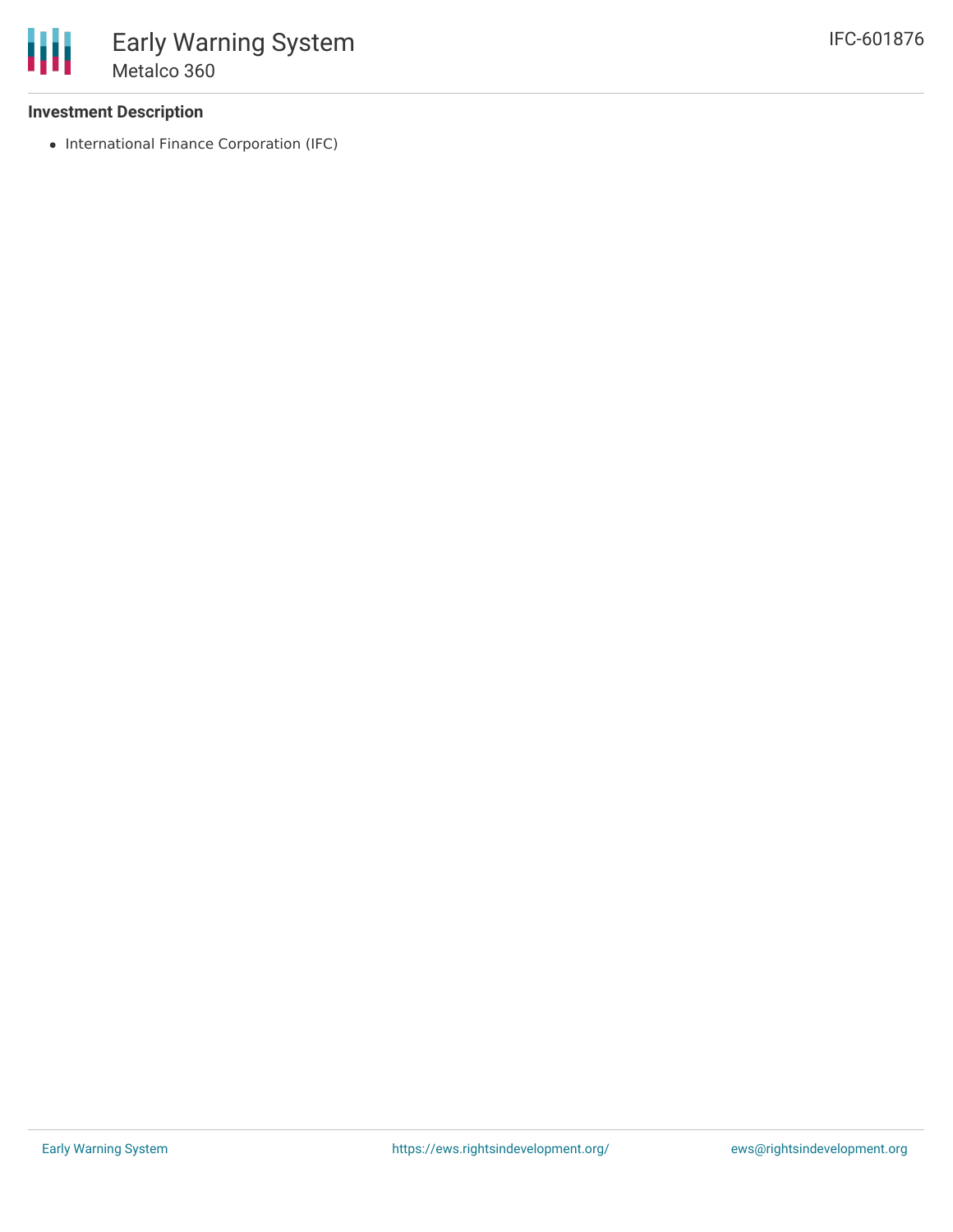

## **Contact Information**

ACCOUNTABILITY MECHANISM OF IFC

The Compliance Advisor Ombudsman (CAO) is the independent complaint mechanism and fact-finding body for people who believe they are likely to be, or have been, adversely affected by an IFC or MIGA- financed project. If you submit a complaint to the CAO, they may assist you in resolving a dispute with the company and/or investigate to assess whether the IFC is following its own policies and procedures for preventing harm to people or the environment. If you want to submit a complaint electronically, you can email the CAO at CAO@worldbankgroup.org. You can learn more about the CAO and how to file a complaint at http://www.cao-ombudsman.org/